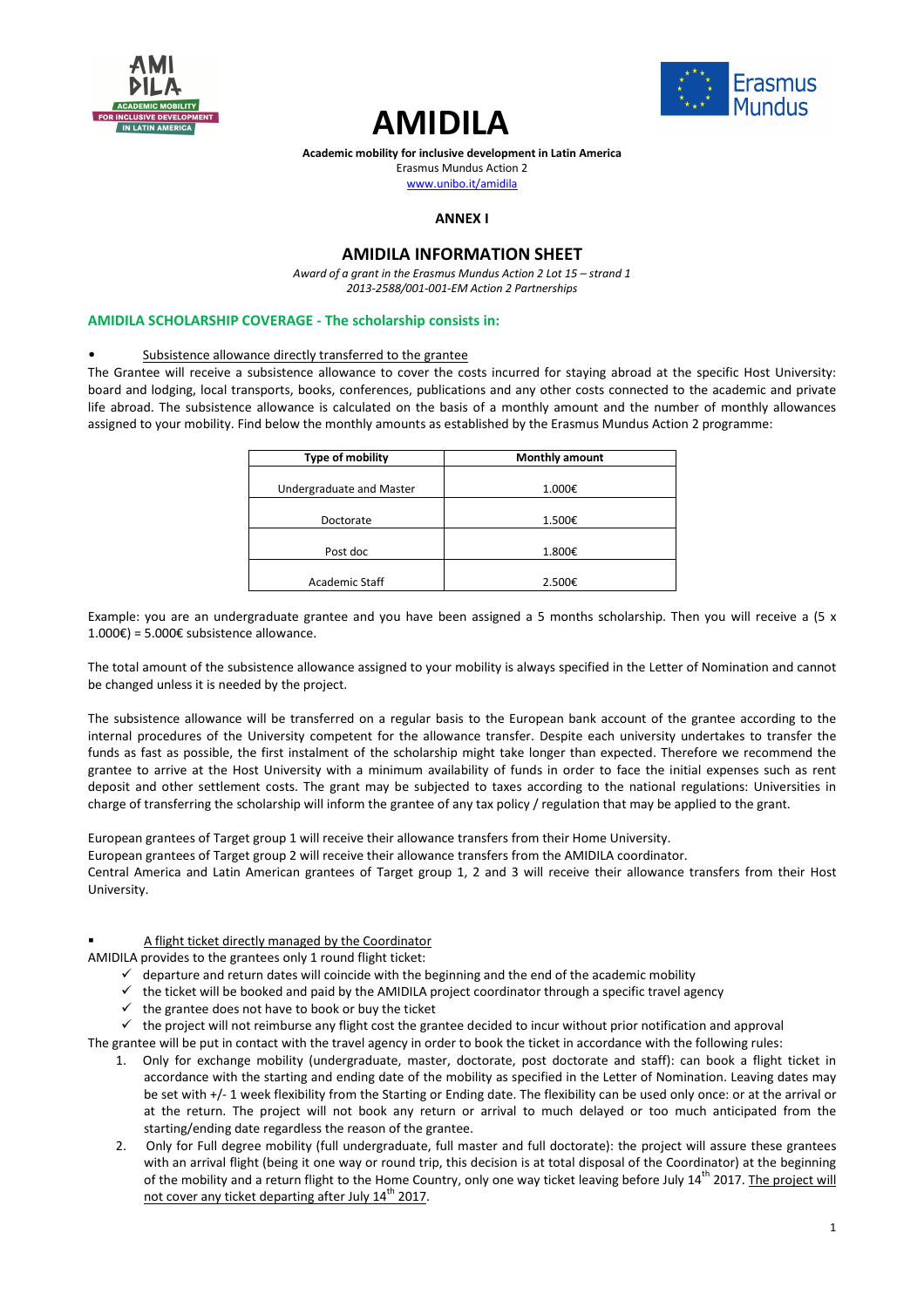





Erasmus Mundus Action 2 www.unibo.it/amidila

- 3. For all: the project will book only tickets in Economy class and at the most convenient fare.
- 4. For all: the project will not cover any cost connected to additional requests of the grantee such as additional luggage.
- 5. For all: the project will not cover any cost connected to changes of the ticket (e.g. changes of dates) if not due to the project and not previously approved by the Coordinator.
- 6. For all:
	- a. Target group 1 grantee will receive a round flight departing from the nearest airport to the Home University and landing to the nearest airport to the Host University.
	- b. Target group 2 and 3 grantees will receive a round flight departing from the nearest airport to the place of residence and landing to the nearest airport to the Host University.
- 7. For all:
	- a. no multiple destination is allowed unless this is not required for reservation needs. Example: departing from Bologna to Tegucigalpa at the beginning of the mobility, departing from Tegucigalpa but landing in Venice at the end of the mobility.
	- b. no stop-over is allowed unless this is not required for reservation needs. Example: departing on August 25 from Managua, transiting in London and stop here for 3 days then leave again to the final destination.
- 8. For all: any other specific request of the grantee not covered by the points above must be submitted to the Coordinator in due time. The Coordinator will decide on a case by case if approve or do not approve the request.

### Maximum cost of the flight

Round flights cannot exceed a maximum cost according to the distance (km) between the Home University (TG1) or place of residence (TG2 and TG3) and the Host University as follow:

| Distance (km)   | Maximum cost $(\epsilon)$ |
|-----------------|---------------------------|
| < 500           | 250                       |
| $500 - 1000$    | 500                       |
| $>1000 - 1500$  | 750                       |
| $>1500 - 2500$  | 1 0 0 0                   |
| $>2500 - 5000$  | 1500                      |
| $>5000 - 10000$ | 2 000                     |
| >10 000         | 2 500                     |

The maximum cost of the flight is calculated by the Coordinator using the following tool: www.mapcrow.info

How to reserve your flight

As soon as the grantee has received the official invitation by the Host University he/she will have to apply for VISA. Once the grantee knows when she/he will receive the VISA (i.e. has received the appointment at the Consulate, and/or knows the exact date of departure in case VISA is not necessary) she/he must send to the Coordinator the scanned Travel and Insurance form (available at http://www.unibo.it/amidila/en/grantees), signed and dated.

Please send it to: diri.amidila@unibo.it

Please put in Cc also your Host University.

After that, the travel agency will contact the grantee and buy the ticket according to the rules above specified.

A temporary reservation will be provided to the Grantee for VISA purposes. Once the VISA is obtained this temporary reservation will be confirmed and the final ticket issued.

The grantee is required to keep all original proofs of travel (boarding passes of all the flights taken) and submit them to the Coordinator according to the instructions and information that will be available at: http://www.unibo.it/amidila/en/grantees

• A travel insurance for health and accidents directly managed by the Coordinator

The grantee will be provided with a travel insurance for health and accident for the duration of her/his scholarship by the Coordinator.

The insurance policy is provided by ACE European Group (http://www.aceeuropeangroup.com/AceEuropeRoot/) and has been arranged according to the minimum requirements set by the Erasmus Mundus programme 2009-2013.

Each grantee will be insured for the complete duration of the scholarship, according to the departure dates of the flight ticket booked and the Travel and Insurance form.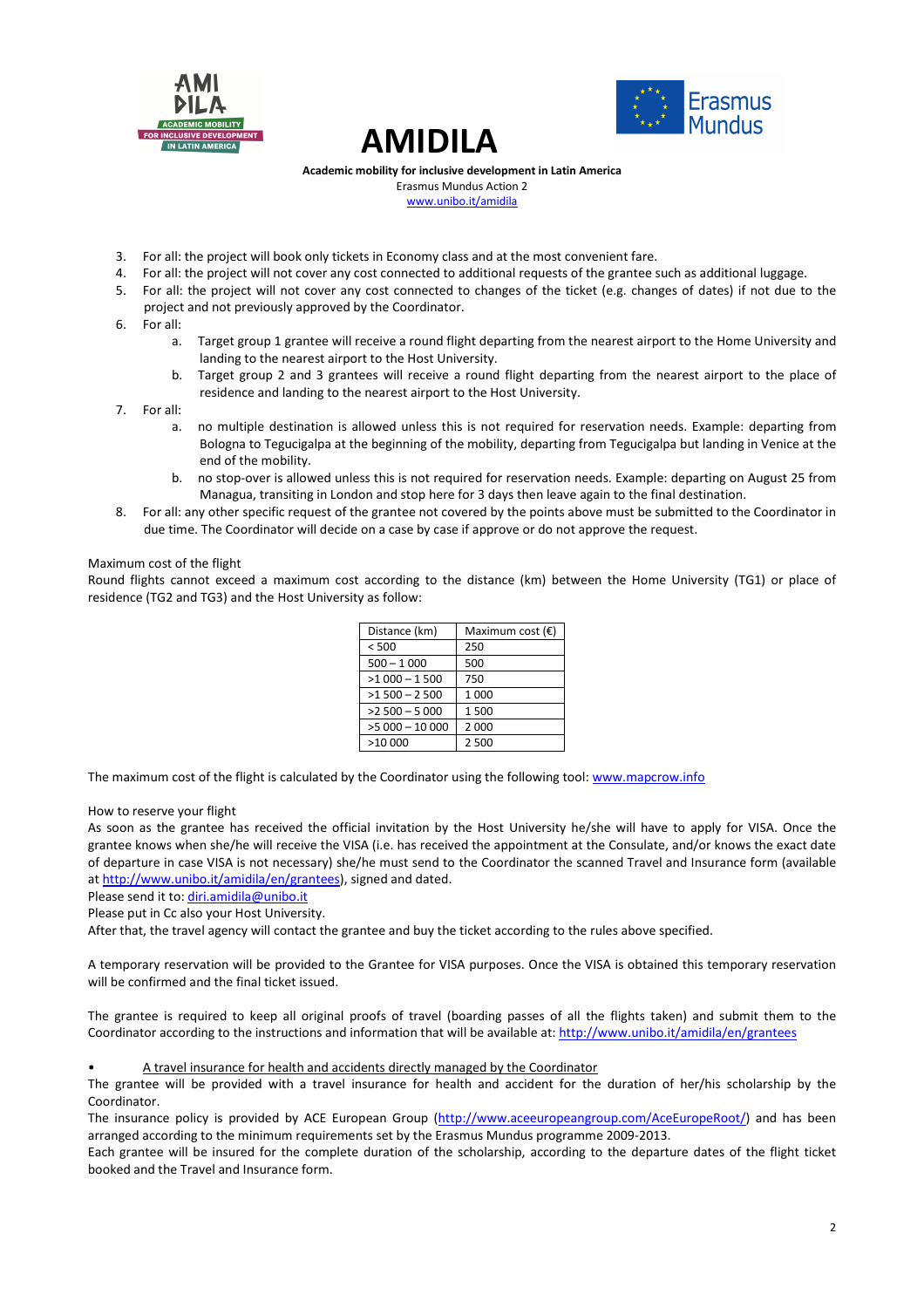





Erasmus Mundus Action 2 www.unibo.it/amidila

The insurance offered it is not an health insurance, as specified above it is a travel insurance for health and accident the grantee may incur during her/his staying abroad. It works as a travel insurance used for stay abroad trips.

So the grantee must be aware that if she/he is willing to receive or need to receive for specific health problems a full Health support she/he will have to:

- Refer to the national health systems of the Host Country and cover on an independent way the costs incurred
- $\checkmark$  Buy on her/his own a specific health insurance. This cost is not reimbursed by the project.

In fact, as a reference, the insurance offered does/may not cover costs such as the following:

- The ones connected to previous illness or health problems due to previous accidents or injuries
- $\checkmark$  Examinations for ordinary check-ups
- $\checkmark$  Dental cares unless not due to accidents
- $\checkmark$  Costs for medicine to care simple colds or flus
- $\checkmark$  Any other cost not covered by the insurance policy

Moreover the insurance covers the grantee only in the Country/ies where she/he is for reasons connected to the AMIDILA project. If during your mobility you travel for tourism or any other personal or academic reason not connected to AMIDILA in countries different from the Host Country assigned to you, be aware that you may not be covered.

# Tuition fees directly managed by the Coordinator

If enrolment fees are required by the Host University, this amount will be covered directly by the project for the period corresponding to the duration of the scholarship:

- max 3 academic years for undergraduates

- max 2 academic years for masters;

- max 3 academic years for doctorates.

No tuition fee is covered by the project for Post doc and Staff. The Host University will however apply a waiver policy whenever possible.

Local transports, VISA and Residence permit costs

These costs may be reimbursed to the grantee within the "maximum cost of the flight" reported at page 2 and only if there will be still budget available once the ticket has been issued.

These costs will be reimbursed as soon as possible according to the time and rules of the University responsible for the reimbursement. Be aware that not always a quick reimbursement can be guaranteed.

So, if possible they will be reimbursed as followed:

- $\checkmark$  Local transports costs: in the case the Grantee will need to take a train or a bus to reach the nearest airport to leave or to reach the Host University the project will reimburse her/him the costs incurred.
	- Reimbursement will be arranged:
		- o For European grantees TG1 by the Home University
		- o For European grantees TG2 by the Coordinator
		- o For Central and Latin American grantees TG1, TG2 and TG3 by the Host University

Reimbursement will be approved on the basis of the following rules:

- o The use of personal cars are not allowed neither their cost will be reimbursed
- o The use of taxi is not allowed neither their cost will be reimbursed
- o The travelling dates are in line with the flight dates with 1/3 days flexibility
- o The place of departure/arrival correspond to:
	- TG1 grantees: the Home/Host University town
	- TG2 and TG3 grantees: the place of residence of the grantee/ the Host University town

Reimbursement will be done only if the grantee will submit:

- o Original tickets
- o Original invoices/receipts
- o Original ticket reservation

Short transfers to/from the airport from/to the city centres does not fall under the Local transport costs and therefore will not be reimbursed. These are costs to be covered by the grantee and to be considered under the Subsistence allowance.

 $\checkmark$  VISA and Residence permit costs: only the costs of the first issue of VISA and Residence permit will be reimbursed. Renewals will not be covered.

Reimbursement will be arranged: